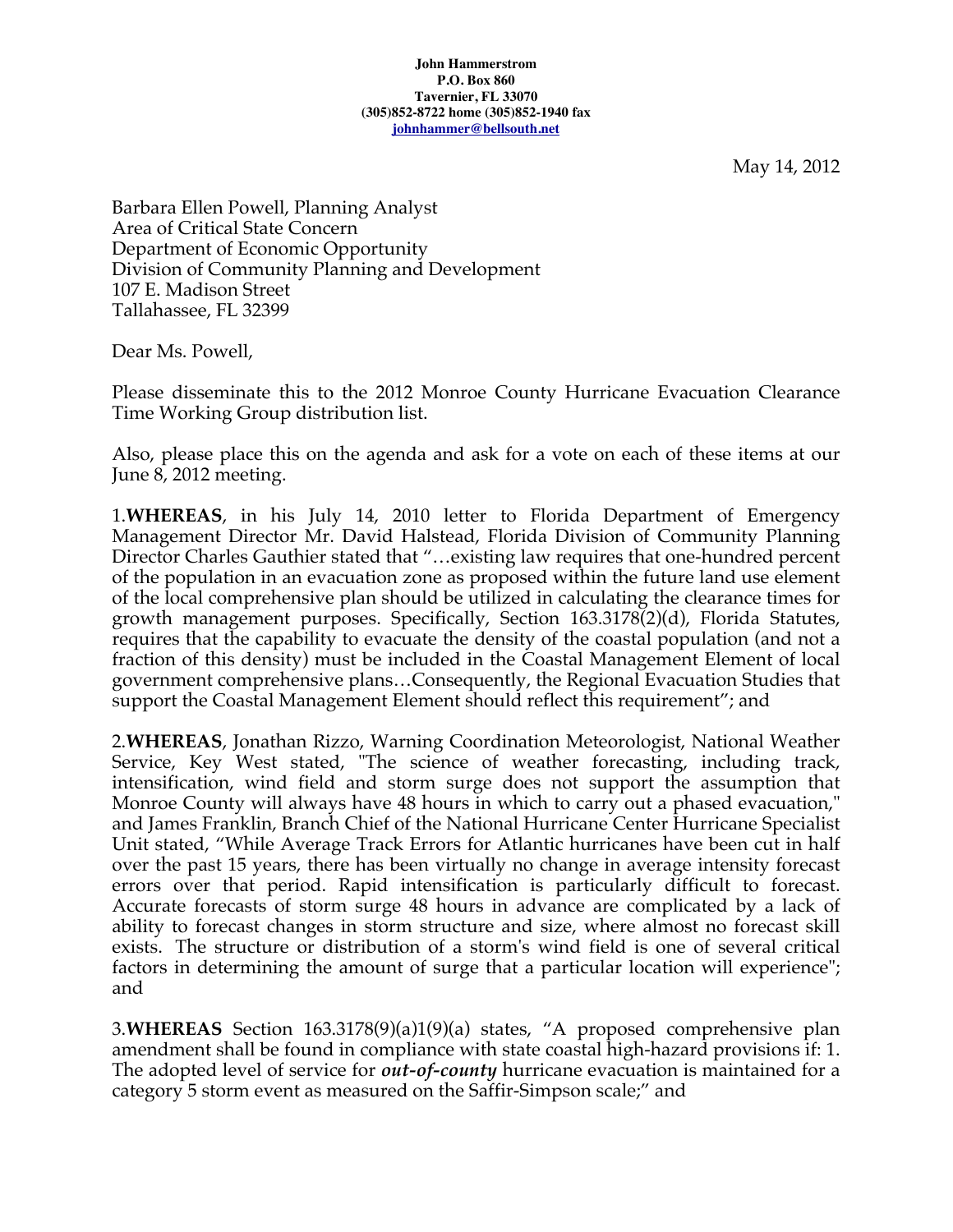**4.WHEREAS** "Out-of-County" clearance time is defined in the Statewide Regional Evacuation Study Program Glossary as, "…the time necessary to safely evacuate vulnerable residents *and visitors* to a 'point of safety' within the county based on a specific hazard, behavioral assumptions and evacuation scenario. Calculated from the point an evacuation order is given to the point in time when the last vehicle assigned an external destination exits the county;" and

5.**WHEREAS** Florida Statute 380.0552 requires "…Adoption of goals, objectives, and policies to protect public safety and welfare in the event of a natural disaster by maintaining a hurricane evacuation clearance time for permanent residents of no more than 24 hours. The hurricane evacuation clearance time shall be determined by a hurricane evacuation study conducted in accordance with a professionally accepted methodology and approved by the state land planning agency"; and

6.**WHEREAS** permanent residents of Monroe County live in both site-built and mobile homes; and

7.**WHEREAS** the Department of Economic Opportunity cites the 2010 Census update as reporting 20,135 "vacant" Monroe County site-built and mobile-home dwelling units; and

8.**WHEREAS** the Statewide Regional Evacuation Studies Program (Volume 1-11 South Florida, Appendix IC - Monroe County, page IC-12) reports 75% of "vacant" units are for "seasonal, recreational, or occasional use"; and

9.**WHEREAS** a portion of the seasonal, recreational, or occasional units will contribute to the evacuation traffic, either because they are second homes being occupied for their stated use, or because mainland owners of these second homes will make round trips to prepare for the storm; and

10.**WHEREAS** it would be indefensible to include ZERO of the second homes in calculating the clearance time for growth management purposes; and

11.**WHEREAS** the Statewide Regional Evacuation Studies Program (Volume 2-11 South Florida, Regional Behavioral Analysis, page 11) states, "If officials issue evacuation notices more than 24 hours prior to anticipated landfall, evacuation departures will be distributed over a period longer than 24 hours. Some evacuees will leave shortly after the evacuation notice during daylight hours, then departures will essentially stop on the evening of the first day, and then resume on the morning of the second day" and cites the two-day evacuation response curve of Dr. Earl (Jay) Baker; and

12. **WHEREAS** in accordance with Comprehensive Plan Policy 216.1.8, evacuation of the Florida Keys is a two-phase, 48-hour (two-day) process; and

13.**WHEREAS** Billy Wagner, Director of Monroe County Emergency Management Operations; Javier Gonzalez, Florida Department of Transportation; Royce Tipton, US Army Corps of Engineers; Nora Williams, Monroe County Commissioner; Terry Rice,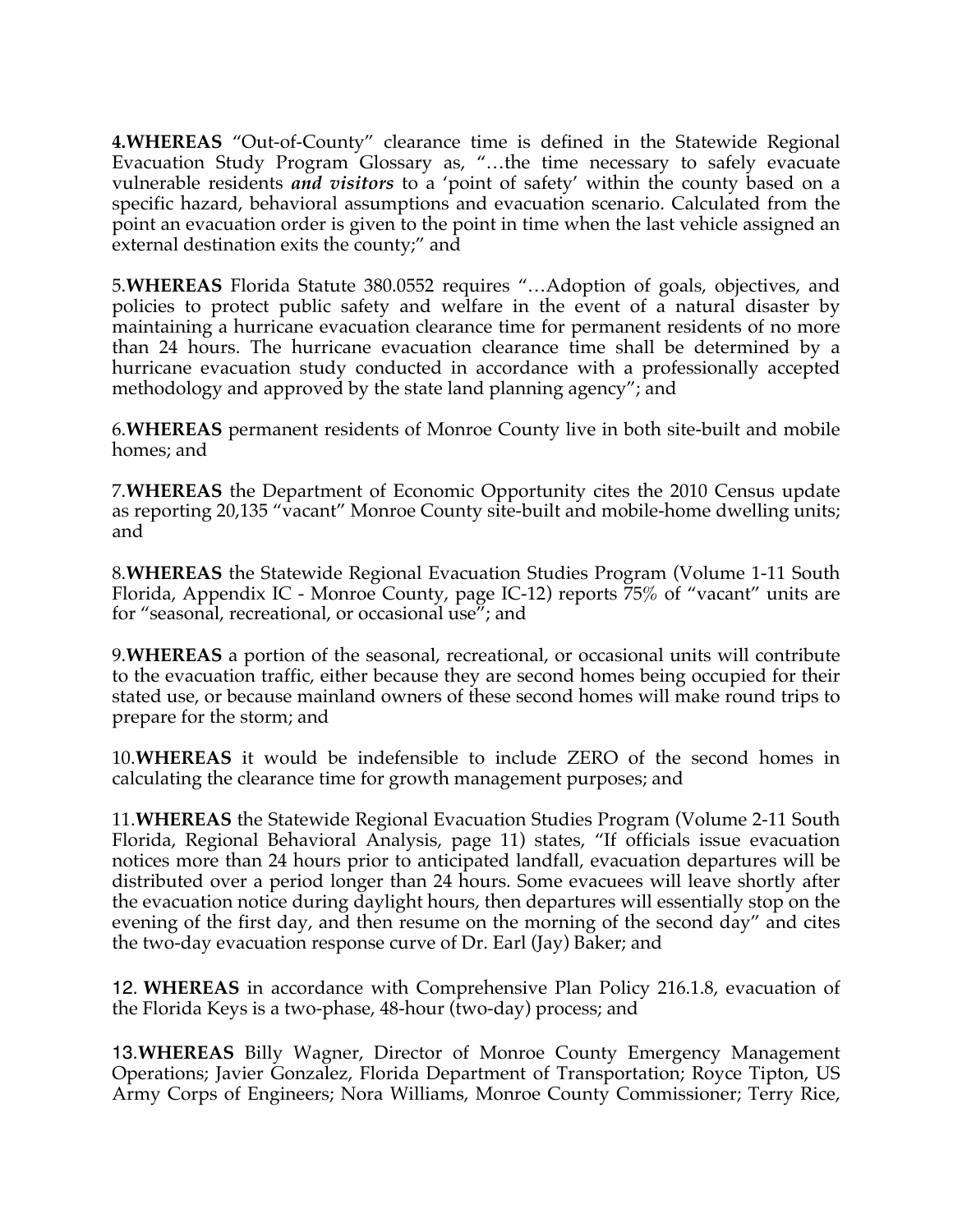FIU, Former Army Corps of Engineers District Commander; Bob Collins, Florida Division of Emergency Management; Frank Koutnik, Florida Division of Emergency Management; David Rivera, Vanasse-Hangen-Brustlin; Brian Fowler, Vanasse-Hangen-Brustlin; Craig Miller, Miller Consulting; and Joaquin Vargas, Miller Consulting stated in the 2001 Florida Keys Evacuation Study, "For the purposes of this study, traffic generated by hotels and other tourist units were included in determining clearance times, rather than discounted because they will be required to evacuate early… According to the Director of Emergency Management Operations for Monroe County, and others, not all hurricanes approaching the Keys will be 'considerate' enough to provide ample warning for advanced tourist evacuation"; and

14.**WHEREAS** Rule 28-20.140 (5)(a), Florida Administrative Code, states that, "…The memorandum of understanding shall stipulate…the input variables and assumptions, *including regional considerations*…to accurately depict evacuation clearance times…"; and

**NOW THEREFORE**, the Parties wish to set forth the following understandings:

1. One-hundred percent of the population in an evacuation zone as proposed within the future land use element of the local comprehensive plan will be utilized in calculating the clearance times for growth management purposes.

2. Monroe County residents who live in mobile homes are "permanent residents" for the purposes of calculating the clearance times for growth management purposes.

3. Twenty-five percent of the "seasonal, recreational or occasional use" dwelling units will be utilized in calculating the clearance times for growth management purposes.

4. The two-day response curve of Dr. Earl (Jay) Baker will be utilized in calculating the clearance times for growth management purposes.